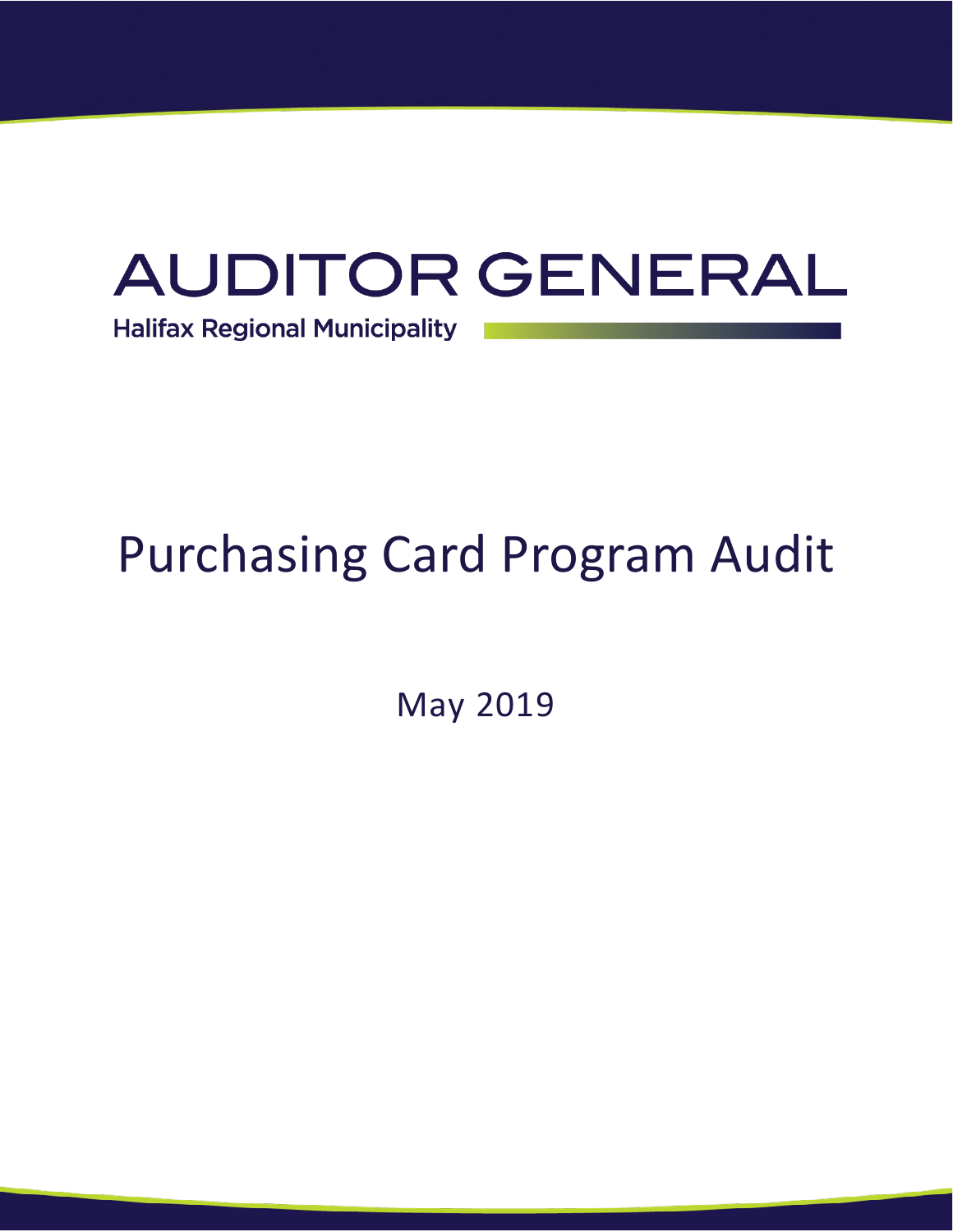#### **May 10, 2019**

The following audit of the **Purchasing Card Program**, completed under section 50(2) of the Halifax Regional Municipality Charter, is hereby submitted to the Audit and Finance Standing Committee of Regional Council.

Respectfully,

*Original signed by*

Evangeline Colman-Sadd, CPA, CA Auditor General Halifax Regional Municipality



**Halifax Regional Municipality** 

**Office of the Auditor General Halifax Regional Municipality PO Box 1749, Halifax NS B3J 3A5 [www.hrmauditorgeneral.ca](http://www.hrmauditorgeneral.ca/) 902.490.8407**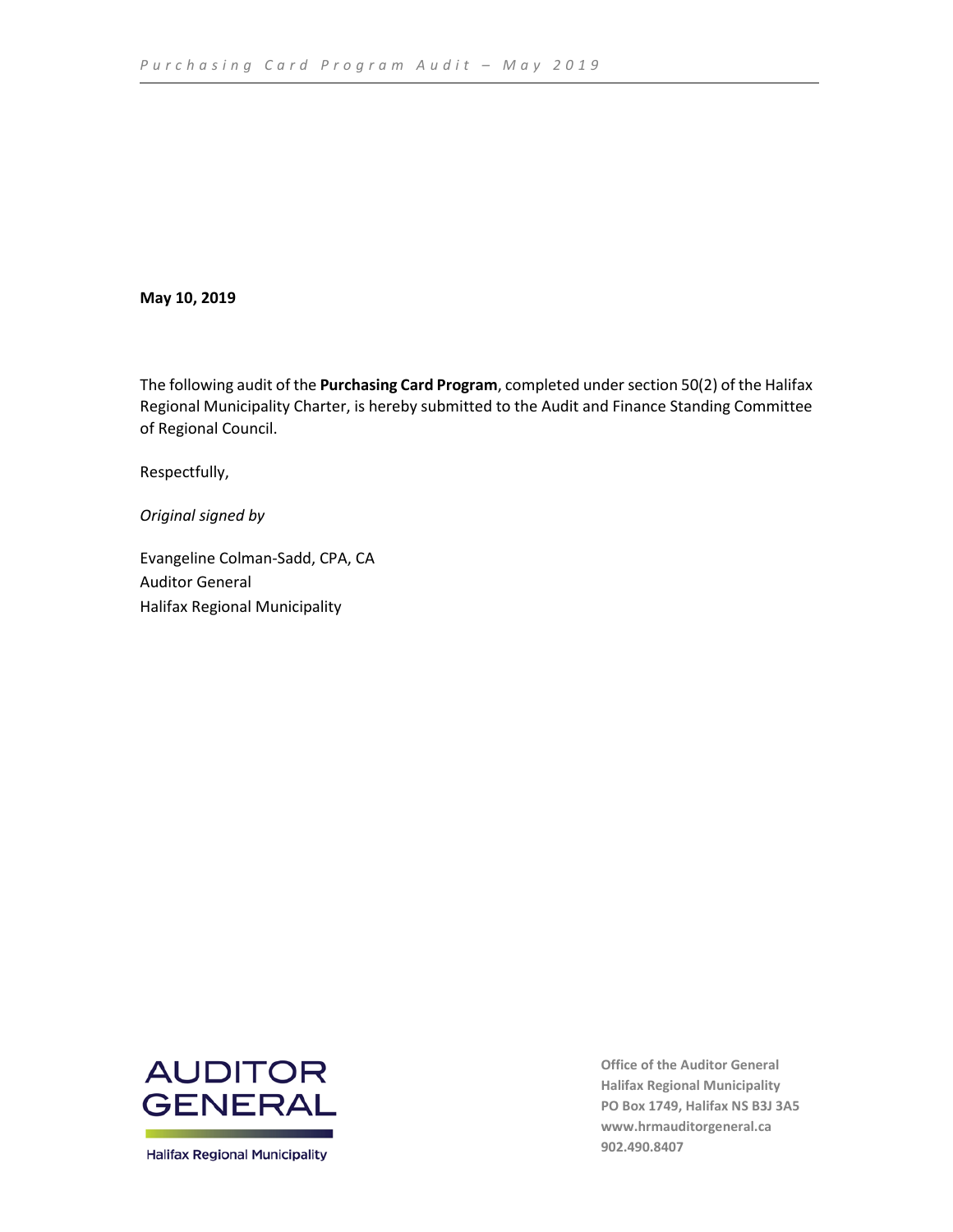### **Table of Contents**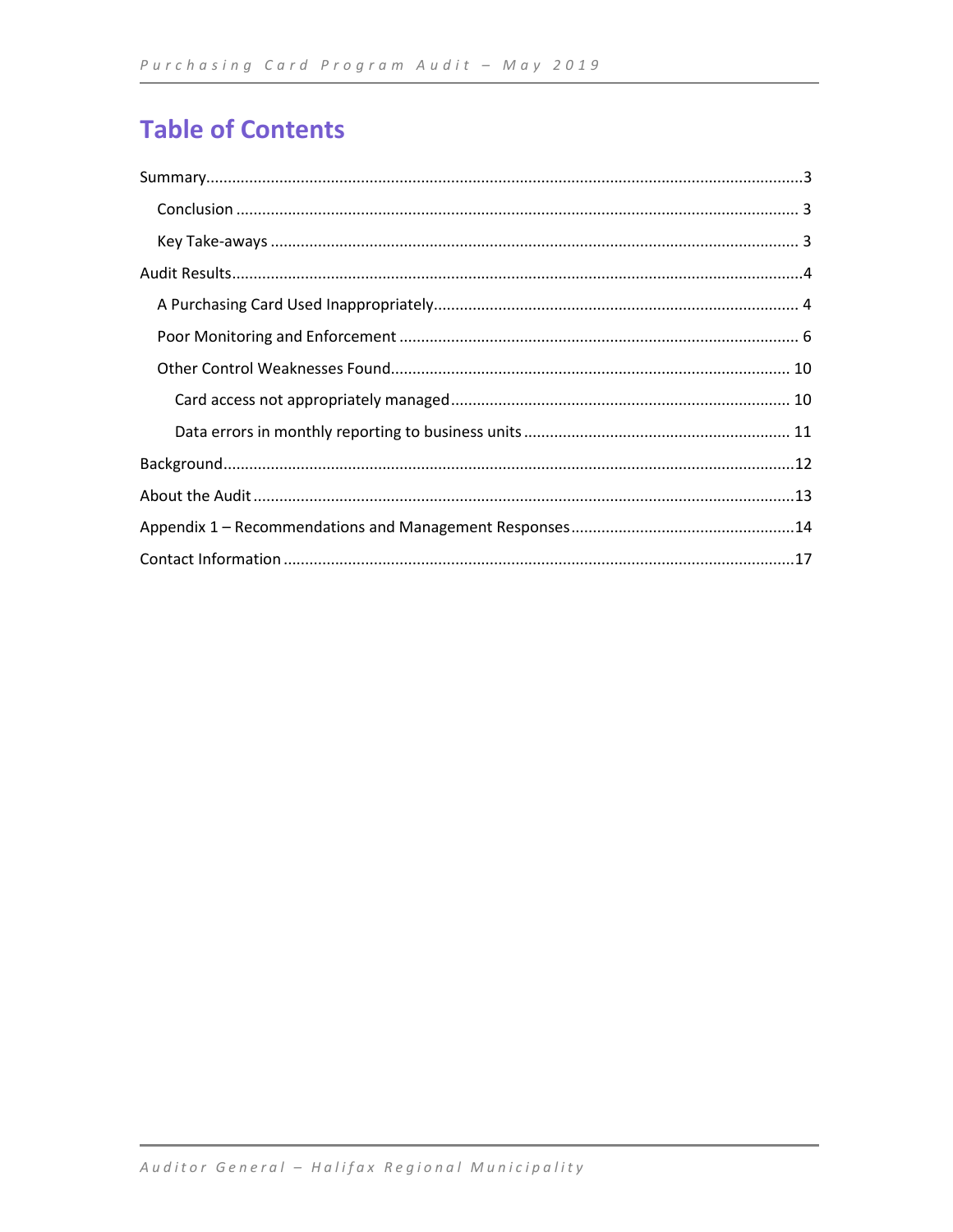### <span id="page-3-0"></span>**Summary**

### <span id="page-3-1"></span>**Conclusion**

Procurement is not effectively managing HRM's purchasing card program. We identified many purchases which did not follow the Purchasing Card Policy. In some cases, Procurement did not pick these up as part of its monitoring. In other instances, Procurement was aware the purchase was not compliant but did not enforce the policy. When those responsible to oversee a policy do not enforce the requirements, it increases the risk staff throughout an organization will not see the policy as important or necessary to follow.

We found one purchasing card was used without appropriate regard for value-for-money. This was not identified and managed through Procurement's monitoring processes. We also found there was no process to inform Procurement when employees leave the organization so cards can be cancelled.

### <span id="page-3-2"></span>**Key Take-aways**

- A purchasing card in the Transportation and Public Works Business Unit was used for purchases not allowed by policy and costly items when less expensive alternatives were available.
- Procurement's monitoring is missing many purchases not allowed by policy.
- For noncompliant purchases we identified through analysis and testing:
	- 29%: Procurement monitoring missed
	- 71%: Procurement decided not to enforce the policy
- Procurement does a poor job tracking repeat problems with cardholders not following policy.
	- Only track for a year and then reset
- Procurement not appropriately taking action when purchases do not follow policy
	- Managers and directors should be informed when cardholders have recurring issues.
- HRM has no process to notify Procurement when an employee moves, leaves HRM or takes a leave of absence.
	- Nine active purchasing cards assigned to employees who had left HRM
		- One card belonging to a former employee was used three times.
	- Three cards had transactions while the cardholders were on leave.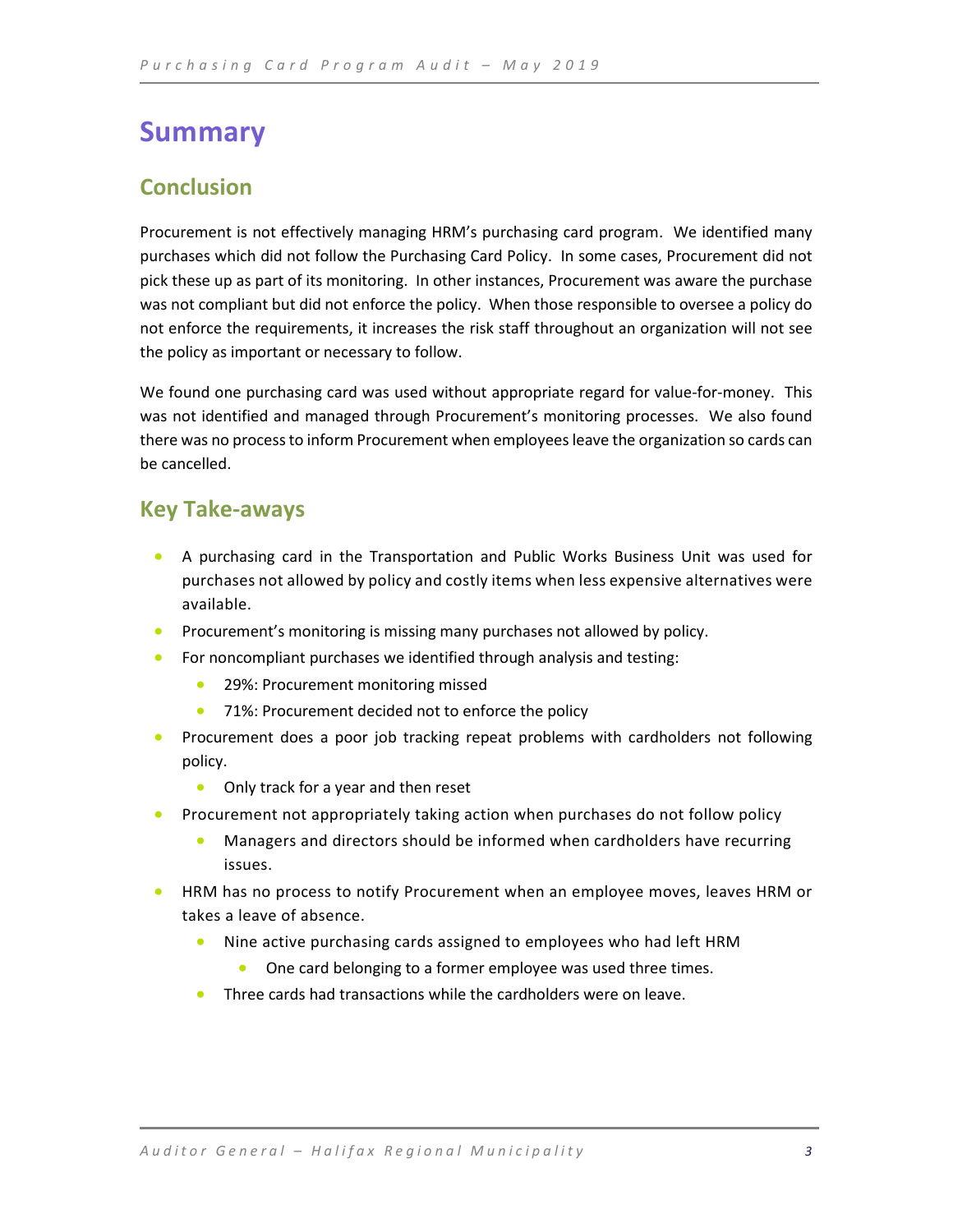# <span id="page-4-0"></span>**Audit Results**

### <span id="page-4-1"></span>**A Purchasing Card Used Inappropriately**

We found an employee and manager in the Transportation and Public Works Business Unit used a purchasing card for items that either were not allowed by policy, or were costly and which we believe were not a reasonable use of taxpayer money. We reviewed all purchases made with this employee's card between December 2015 and December 2018.

Over this 37-month period, we identified 48 purchases, totalling \$8,990, which were missing detailed receipts.

The following tables summarize some of the items purchased that were not allowed under the Purchasing Card Policy, or were allowed but are inappropriate because of the excessive cost of the item. These include items which should have been purchased through the Information, Communication, and Technology division.

| Table 1: Items Purchased that are not Allowed by the Purchasing Card Policy |                 |          |  |  |  |
|-----------------------------------------------------------------------------|-----------------|----------|--|--|--|
| <b>Items</b>                                                                | <b>Quantity</b> | Cost     |  |  |  |
| <b>Monitors</b>                                                             | 27              | \$7,536  |  |  |  |
| Tablets / laptops                                                           | 3               | \$1,771  |  |  |  |
| Printers                                                                    | 5               | \$1,357  |  |  |  |
| Cell phone                                                                  | 1               | \$100    |  |  |  |
| Prepaid cell phone cards                                                    | 26              | \$1,541  |  |  |  |
| Cables / adapters / chargers                                                | 335             | \$13,900 |  |  |  |
| Other computer accessories                                                  | 67              | \$5,721  |  |  |  |

| Table 2: Items Purchased that were Allowed by Policy, but Inappropriate |                 |         |                                      |  |  |  |
|-------------------------------------------------------------------------|-----------------|---------|--------------------------------------|--|--|--|
| <b>Items</b>                                                            | <b>Quantity</b> | Cost    | <b>Notes</b>                         |  |  |  |
| Bose brand Bluetooth speakers                                           | 2               | \$476   |                                      |  |  |  |
| Apple Homepod                                                           | 1               | \$418   | Management said this was purchased   |  |  |  |
|                                                                         |                 |         | as a speaker for events and used 2-3 |  |  |  |
|                                                                         |                 |         | times, most recently at a staff BBQ. |  |  |  |
| Apple Airpod headphones                                                 | 1               | \$220   |                                      |  |  |  |
| Fossil brand bags                                                       | 3               | \$846   | 2 at \$358 and 1 at \$130            |  |  |  |
| Cell phone cases over \$100                                             | 23              | \$2,677 |                                      |  |  |  |
| Google Chromecast                                                       |                 | \$91    |                                      |  |  |  |

We attempted to verify the location of many items to confirm the purchases were not made for personal use. We are concerned about certain items we were told were broken or no longer in use, as no item was more than three years old. These included: a printer, a personalized leather phone case, a wireless touchpad, Google Chromecast, and two monitors.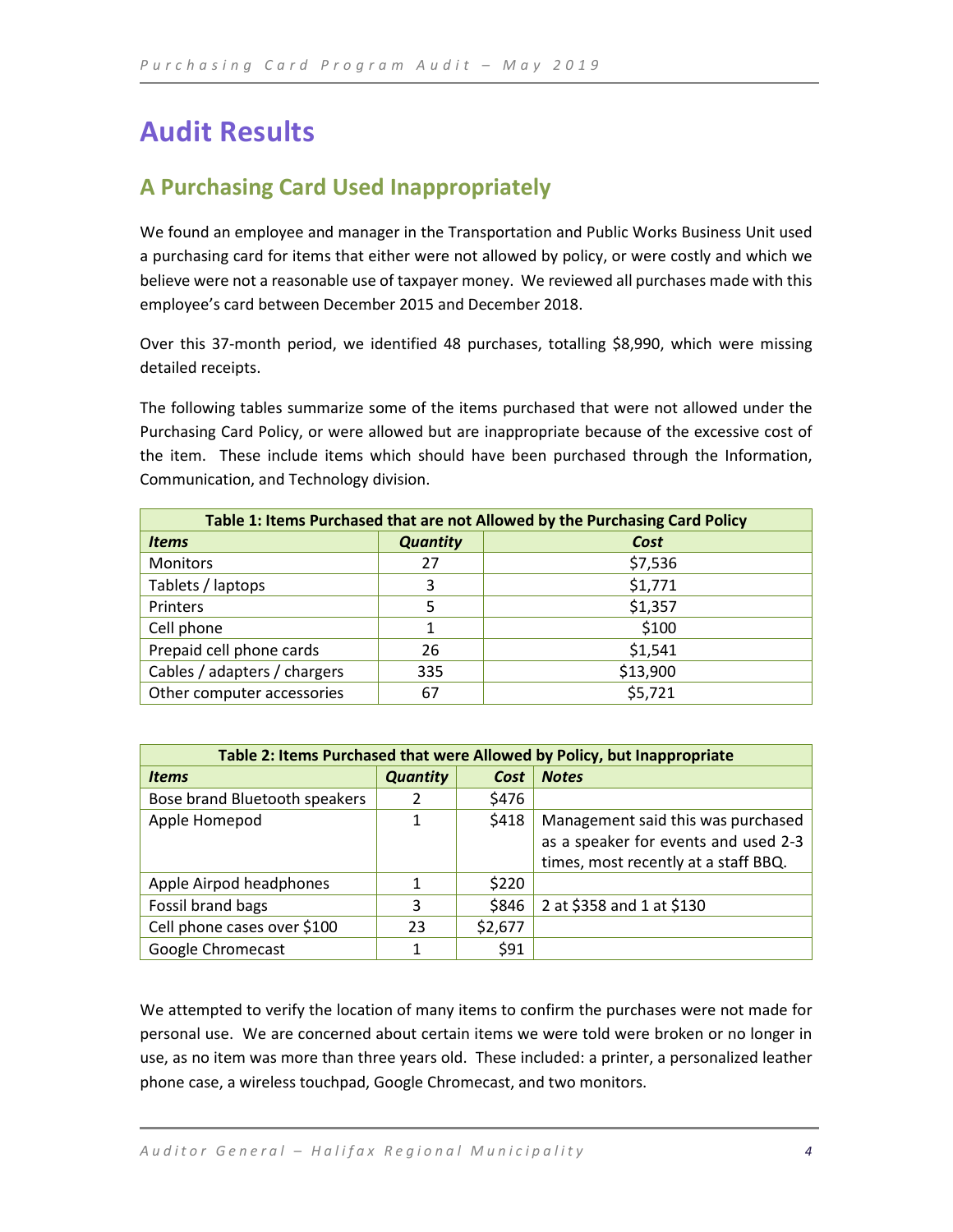Procurement staff noted issues with this employee's purchases in 16 monthly compliance reports over the 37 months we audited. Compliance issues noted:

- Eleven statements with missing receipt(s)
- One statement not submitted
- One statement submitted late
- One time not using preferred vendor
- One purchase split (to avoid card transaction limit)
- One local restaurant purchase retirement function

Other than identifying issues in the monthly reports, Procurement took no further action on the use of this card.

We identified missing receipts in 26 monthly statements for this card, during the 37-month period we audited. Procurement staff did not note the missing receipts in 15 of the 26 monthly compliance reports. Additionally, they did not identify any of the noncompliant purchases listed in Table 1.

Supervisors are supposed to approve employee purchasing card statements. However, in this instance, the Manager did not sign several of the employee's statements. The Manager and employee told us there were months when the employee added the Manager's electronic signature and submitted the statement to Procurement without review and approval by the Manager. Relying on electronic copies of a signature, pasted onto a form, is problematic. Many administrative assistants have purchasing cards, and have access to their manager's electronic signature, which creates a risk a manager may not have approved purchases.

The Manager was aware many of the items we identified as inappropriate had been purchased. The Manager also knew manager responsibilities include approving monthly purchasing card statements from their staff. We confirmed this Manager was informed of compliance issues noted by Procurement on several occasions. While Procurement has oversight of the purchasing card program, business unit management is responsible to approve purchases, based on the Purchasing Card Policy.

We also noted the employee purchased items for the Manager. This is inappropriate, as purchases for an individual employee should be approved by that employee's superior.

#### **Recommendation 1**

Management in all business units should review and follow Purchasing Card Policy requirements for approval of monthly card statements.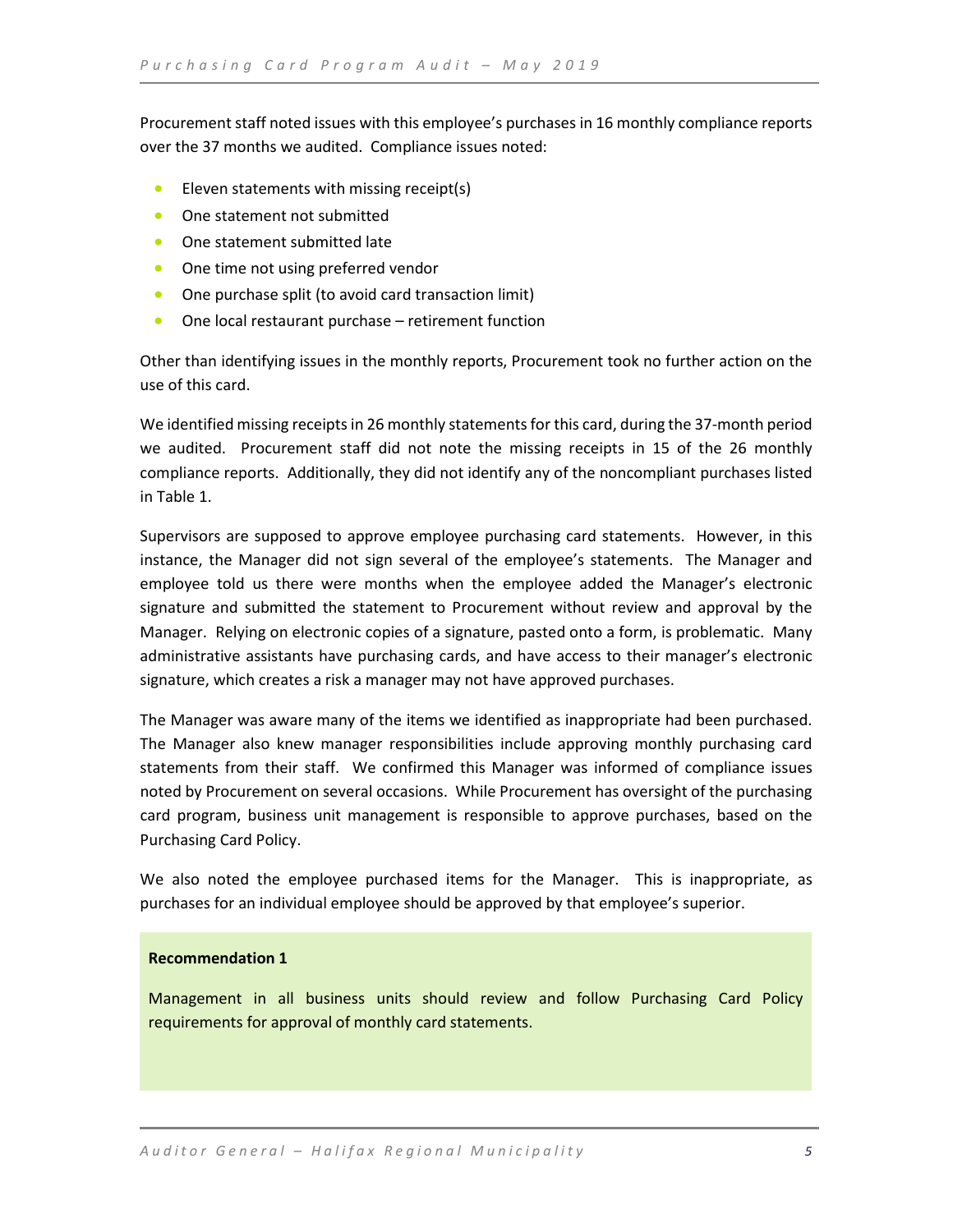#### *Management Response*

*Agree. Directors and Managers will be educated on their accountability to personally review and approve monthly statements for their staff, as per policy, May 2019.*

### <span id="page-6-0"></span>**Poor Monitoring and Enforcement**

We found Procurement staff missed purchases that did not follow the Purchasing Card Policy. They are responsible to review every purchasing card statement for compliance with Policy. Through analysis, we identified 32 purchases which did not follow the Policy. Of these, 22 were not recorded as noncompliant by Procurement staff. We also reviewed a sample of 29 purchasing card statements to see if all purchases complied with the Policy. We found an additional 35 noncompliant purchases. Twenty-three of these were not recorded as noncompliant by Procurement staff. The breakdown of these 45 noncompliant purchases is detailed in the following table.

| <b>Table 3: Details Noncompliant Purchases</b>                     |                            |  |  |  |  |
|--------------------------------------------------------------------|----------------------------|--|--|--|--|
| <b>Not allowed under HRM Purchasing Card Policy</b>                | <b>Number of Purchases</b> |  |  |  |  |
| Single purchase split into more than one so each purchase is below | 10                         |  |  |  |  |
| purchase limit                                                     |                            |  |  |  |  |
| Item should be obtained through HRM storerooms                     | 9                          |  |  |  |  |
| Computer / computer accessories / software                         | 8                          |  |  |  |  |
| Item should have been purchased using HRM standing offer           | 4                          |  |  |  |  |
| Taxi / shuttle services                                            | 4                          |  |  |  |  |
| Missing receipt details                                            | 3                          |  |  |  |  |
| Restaurant purchase without required director approval             | 3                          |  |  |  |  |
| Parking                                                            | 1                          |  |  |  |  |
| Personal purchase                                                  |                            |  |  |  |  |
| Alcohol purchase                                                   | 1                          |  |  |  |  |
| PayPal purchase                                                    |                            |  |  |  |  |

Procurement staff told us they decided not to enforce the policy for 32 of the 45 (71%) noncompliant purchases we identified. They told us they missed the remaining 13 instances(29%) in which the Policy was not followed. Some of the noncompliant purchases which Procurement allowed were for out-of-town taxis. Management told us out-of-town taxis are not rejected as employees have no way to get from an airport to their destination. However, this is not compliant with the Purchasing Card Policy and the Employee Expense Reimbursement Policy, which both state these charges are paid by the employee and submitted for reimbursement. The Employee Expense Reimbursement Policy also allows for a cash advance to be granted prior to out-of-town travel.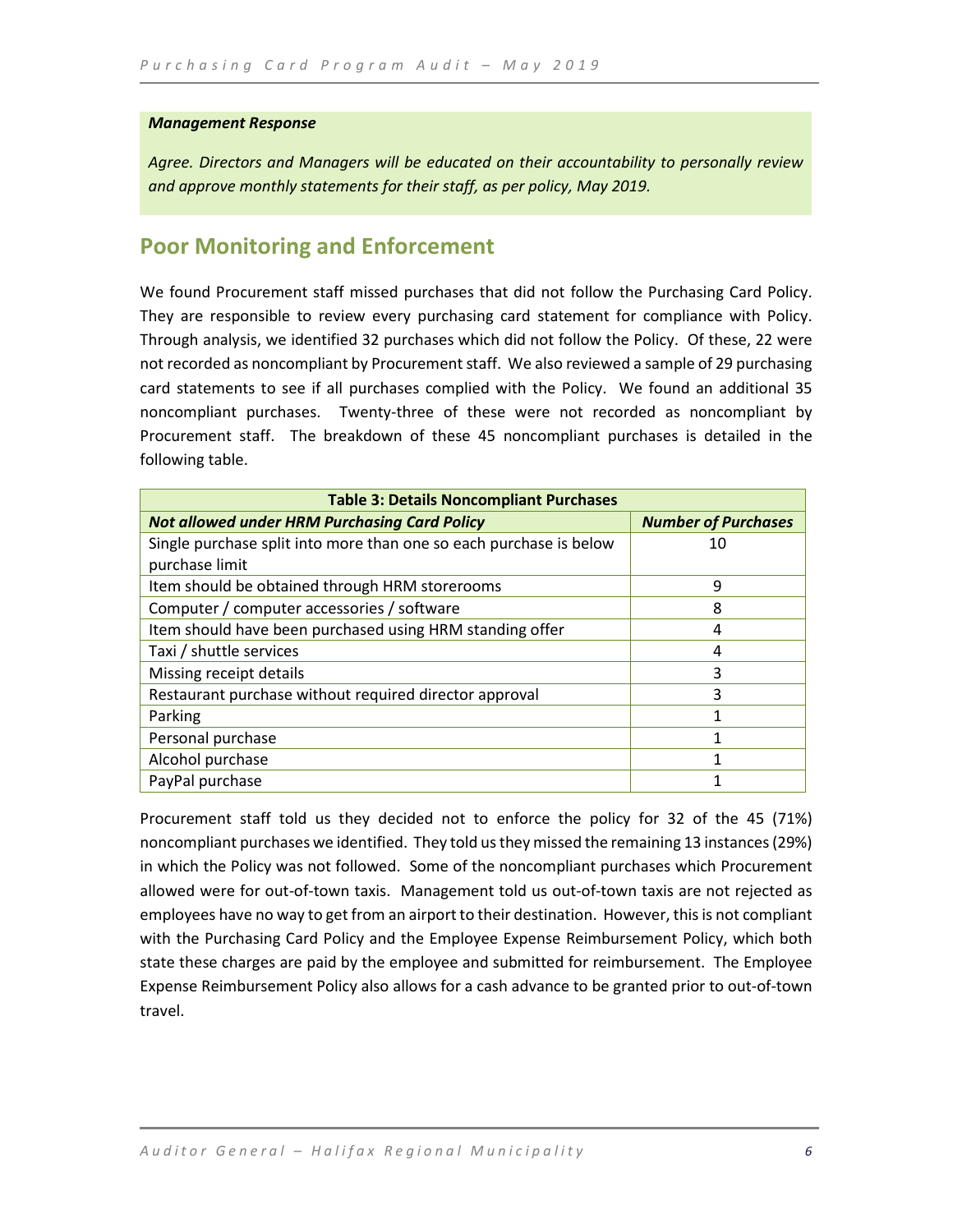Procurement staff have a list of items not allowed by the Purchasing Card Policy. They use this list to identify purchases which do not comply with the policy; however, the list is incomplete. Items missing included: computers, computer software and accessories, and items that can be obtained through HRM storerooms. Procurement management told us they do not check for items that may be available from HRM storerooms, as it is either not convenient for a business unit or the cardholder may not know which items are available through stores. This defeats the purpose of maintaining a storeroom of common items. Management also told us they do not include computers and computer accessories on the checklist because some computer accessories are not required to be purchased through the Information, Communication, and Technology division. Examples include cables and adapters.

### *Items not allowed on a Purchasing Card*

- Items normally considered to be an inappropriate use of public funds
- Computers, computer hardware, software and other accessories
- Cell phones
- Airline tickets
- **Furniture**
- Restaurant purchases unless preapproved by a Director
- MacPasses, parking and taxi expenses
- Stock items available through HRM storerooms
- Gas purchases in personal vehicles
- University courses
- Alcohol purchases
- Donations
- Retirement functions
- PayPal purchases
- Items that can be purchased from standing offer, purchased elsewhere (not from standing offer)
- Splitting purchases for items above the transaction limit

#### **Recommendation 2**

Procurement should update the *Purchasing Card Policy* if required and enforce the Policy.

#### *Management Response*

*Agree. Procurement has already begun a jurisdictional review of other policies and will be consulting with business units over the summer with the objective of having a revised approved Purchasing Card Policy in the Fall of 2019.*

#### **Recommendation 3**

Procurement should update the supporting procedures for the *Purchasing Card Policy*, including checklists used by Procurement staff, to match Policy requirements.

#### *Management Response*

*Agree. Procurement will create a compliance process and matrix that is based upon the new policy referenced above and will provide training to staff on the use of the matrix in the Fall of 2019.*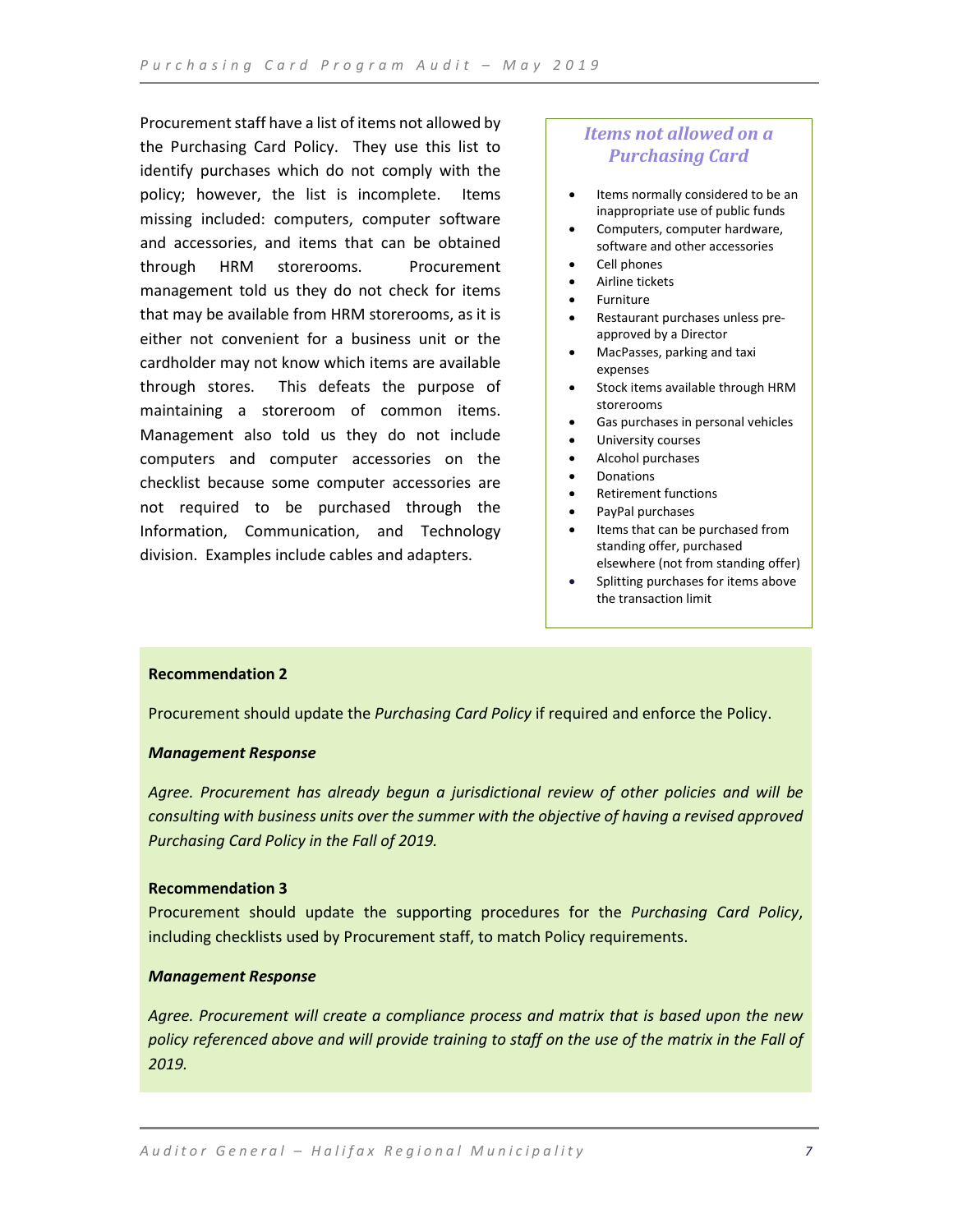Procurement does a poor job of collecting and maintaining detailed data on whether individual employees comply with the Purchasing Card Policy.

Procurement only tracks issues with Purchasing Card Policy compliance for one year. As a result, they lack the information to identify recurring issues or problematic cardholders.

Additionally, noncompliance issues are reported by month, not by individual purchase. Each of the following scenarios would be recorded as one compliance issue of the same severity.

- A cardholder missing one of 30 receipts for a monthly statement
- A cardholder missing nine of ten receipts for a monthly statement
- A cardholder who bought a laptop (not allowed by Policy) with a purchasing card

Procurement tracks the number of compliance issues by cardholder, but does not track what the compliance issues were. For example, if a cardholder has multiple incidents, the details of each incident are not kept in a single file. The only way for business units or Procurement to know the details is to review each monthly report. This makes it more difficult to identify problems over time.

#### **Recommendation 4**

Procurement should improve its tracking and reporting on individual employee compliance with the *Purchasing Card Policy* over time to better identify cardholders who repeatedly have issues following the Policy.

#### *Management Response*

*Agree and in progress. Procurement has revised the report to directors to be an ongoing rolling monthly report, so Directors will see all non-compliant issues with any of their cardholders at one time. Started May 2019.*

Procurement staff are not taking appropriate corrective action in cases where purchasing card use did not follow policy. For a sample of 30 issues Procurement noted, they only had evidence of corrective action taken for 11.

To support the Purchasing Card Policy, Procurement staff developed a matrix outlining corrective actions based on the severity or number of compliance issues by a cardholder. In the sample of 30 compliance issues we tested, Procurement did not escalate issues when compliance issues were more frequent or more severe. In five of the 11 samples with evidence action was taken, the business unit had concerns and contacted Procurement.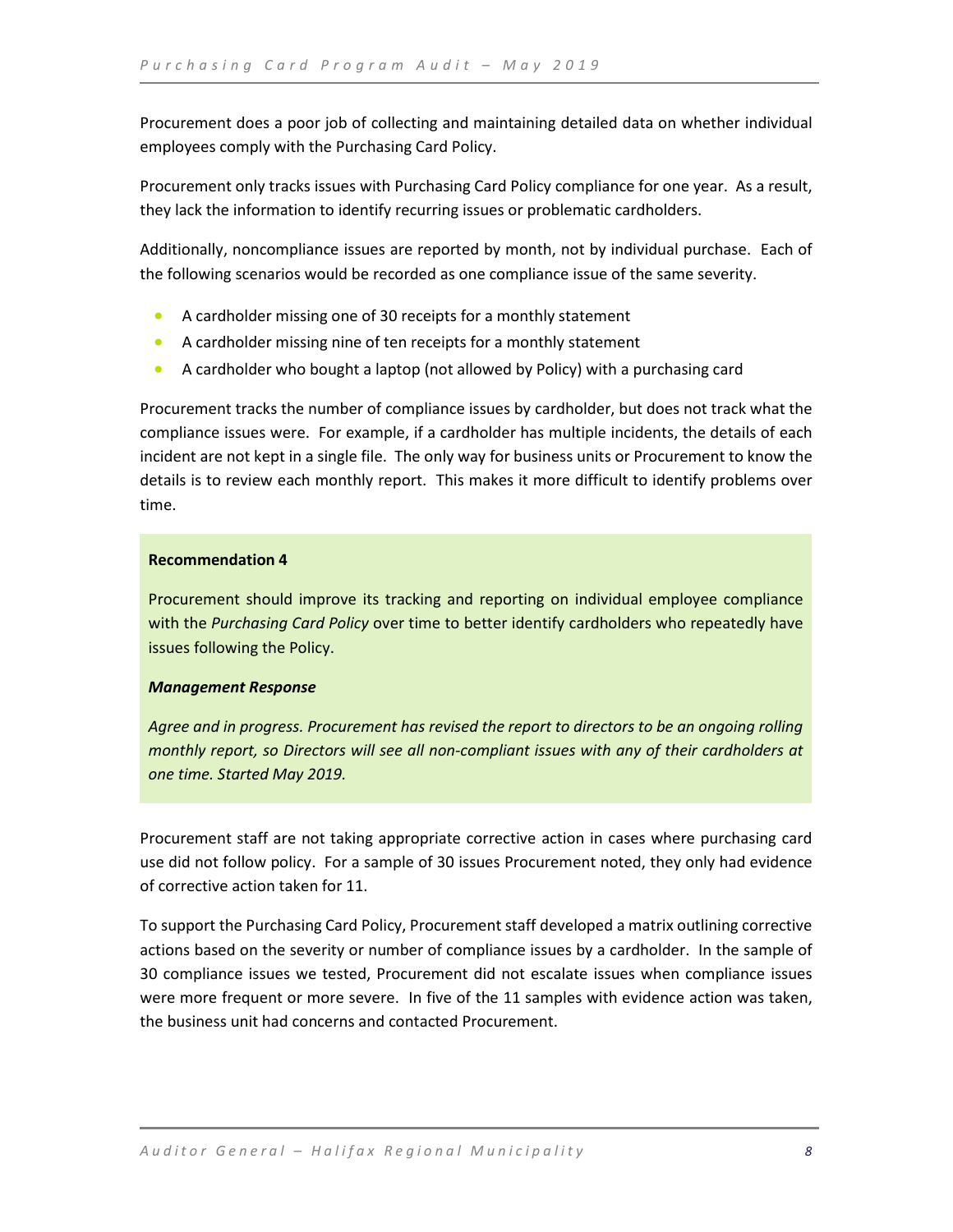Procurement management use discretion in applying the matrix, including when to suspend or cancel cards. They outlined typical instances in which they would cancel a card, including repeat instances of breaking single purchases into more than one to fit under the limit for an individual purchase, two personal purchases, or a cardholder failing to submit two monthly statements. We identified two cardholders who did not submit two monthly statements, but neither of the cards were cancelled.

Procurement management told us they have verbal discussions about compliance issues with managers and cardholders which they may not document. Business unit directors receive monthly compliance reports for that unit's cardholders. The Procurement Supervisor told us she believes this means the directors are aware of issues. However, the director may not realize the severity of some of the issues as the information is summarized. For example, the director's report might state there was a missing receipt but does not provide details of the amount or what the receipt was for.

# Statement provided by bank Cardholder reviews purchases and attaches receipts Manager reviews and approves purchases Procurement staff review purchases for compliance Procurement Supervisor manually compiles results in spreadsheet Procurement Supervisor takes appropriate corrective action according to matrix Procurement Supervisor provides monthly compliance report to each director **Compliance testing process according to policy and procedures**

#### **Recommendation 5**

Procurement should take appropriate action when the *Purchasing Card Policy* is not followed, including notifying managers and business unit directors, and suspending or cancelling cards, depending on the severity of the incident.

#### *Management Response*

*Agree. Procurement will revise its current matrix (as noted above) and enhance the information being reported to include frequency, severity and content of non-compliant use of cards. This will form part of the policy revision.*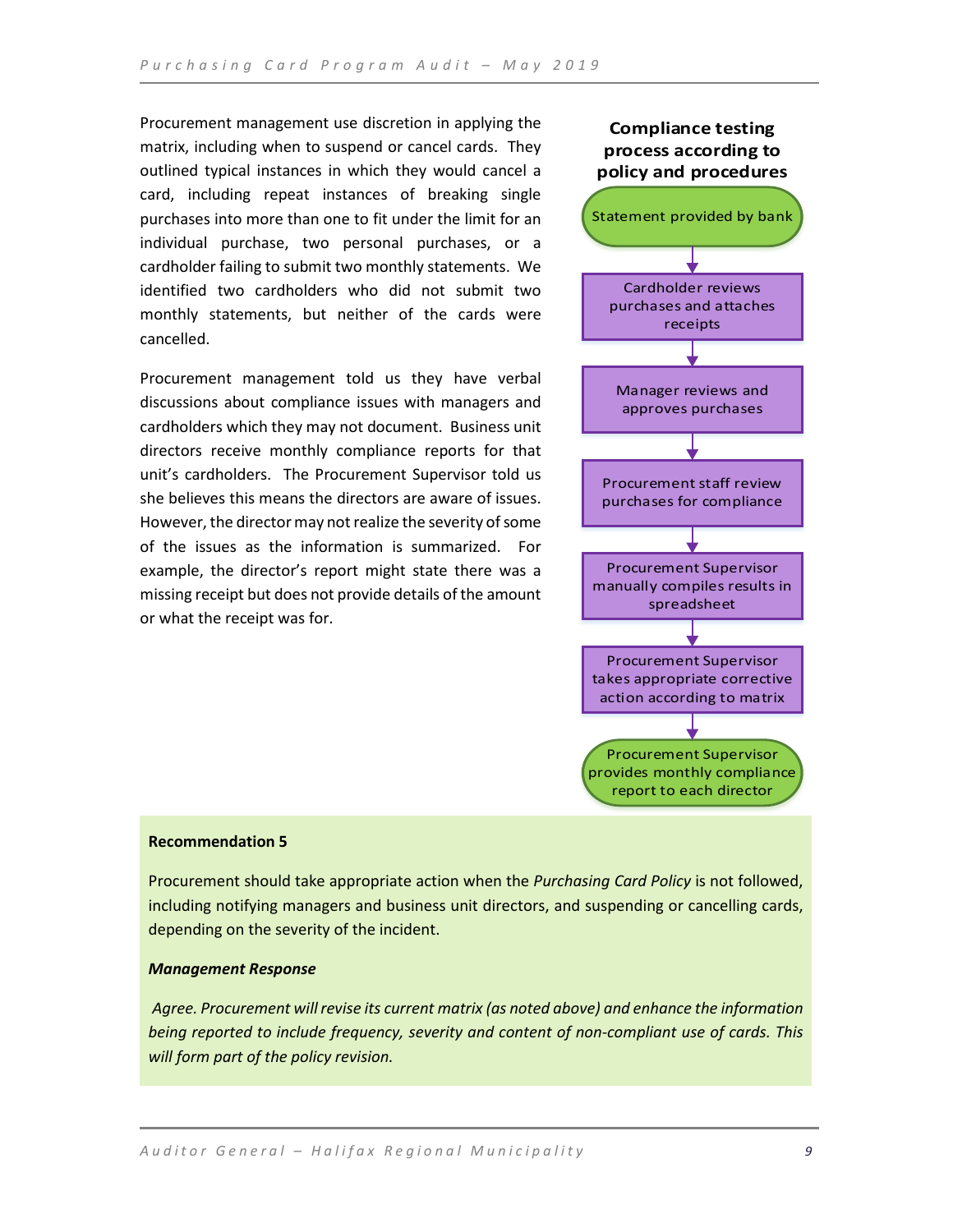### <span id="page-10-0"></span>**Other Control Weaknesses Found**

#### <span id="page-10-1"></span>*Card access not appropriately managed*

We found nine purchasing cards assigned to employees who have left HRM, including three who left in 2016. One card belonging to a former employee was used three times after the employee left. We also identified three cards with a total of four transactions occurring while the cardholders were on leave from HRM.

Business unit management should notify Procurement when employees leave HRM or no longer require a purchasing card. This would allow Procurement to cancel cards and remove the possibility of a card being misused. Procurement staff told us there is no process to notify Procurement when an employee leaves or changes positions. They also said business units should inform Procurement staff of an employee's status change so that the card can be cancelled.

#### **Recommendation 6**

Business unit management should notify Procurement when employees leave HRM to limit procurement card access to current and active employees.

#### *Management Response*

*Agree. As part of the Onboarding, Offboarding and Transfer process Managers will be required to notify Procurement of any staff with P cards who are leaving the organization or transferring out of their section, so the card can be cancelled. In addition, Procurement will be asking the Coordinators and Directors to review the employees listed on the monthly P card file to ensure all employees are current. Procurement will also utilize the daily report from ICT that contains employee changes, to identify staff with Pcards who have left HRM.*

We also found one cardholder with access to make changes to their own purchasing card limit (single purchase and monthly spending limits) and two cardholders who were responsible to conduct their own compliance testing for part of our audit period (April 2017 – September 2018). We found no issues with purchases made by these cardholders.

It is important that someone other than the cardholder approves credit limit changes and reviews purchases for compliance. This increases accountability and helps to ensure misuse is identified.

#### **Recommendation 7**

Procurement should prevent staff from performing their own compliance testing and from being able to change the limit on their own purchasing card.

#### *Management Response*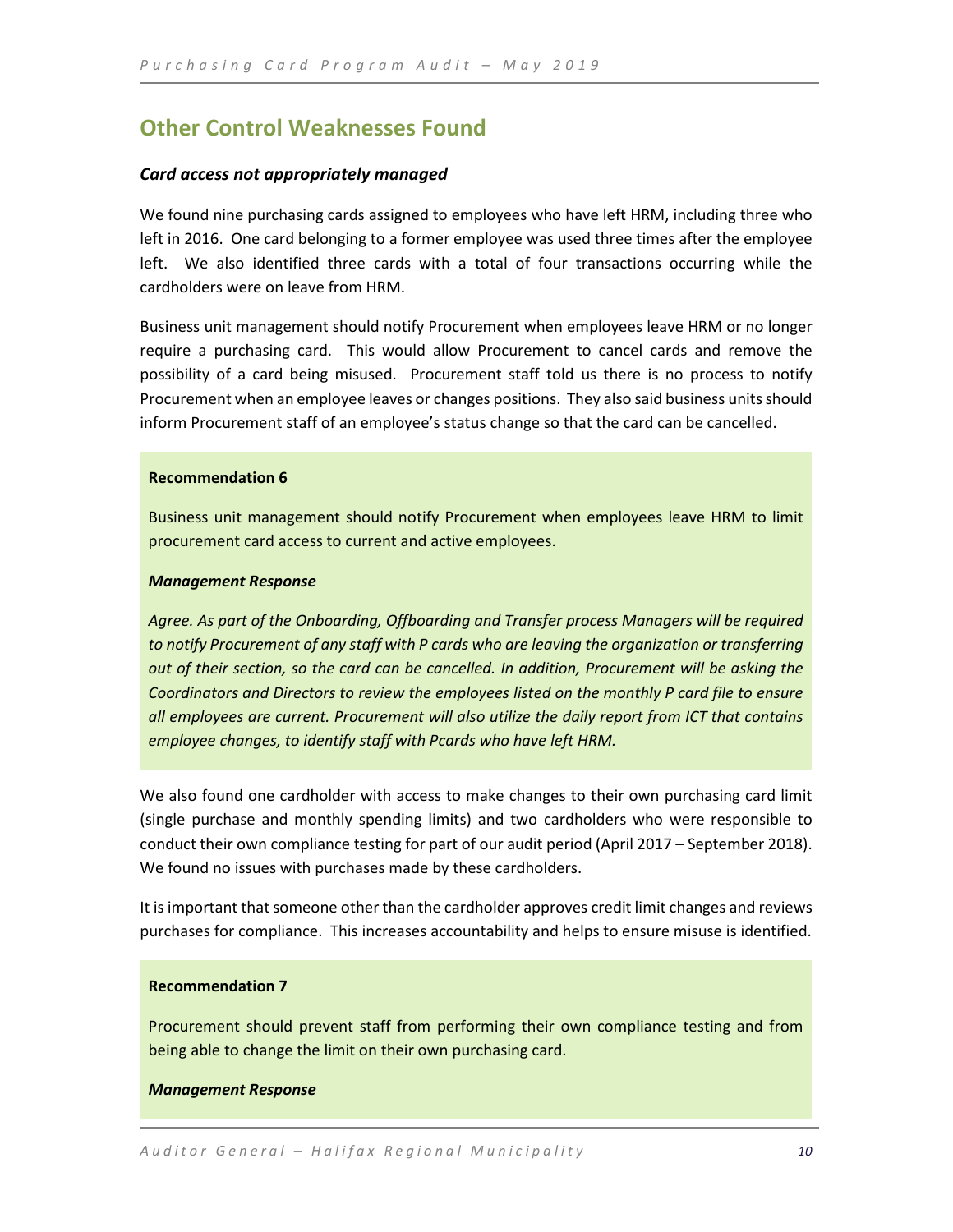*Agree. This has already been addressed. The administrators of the Pcard program will no longer be assigned a card. All cardholders now have their monthly statement reviewed by an objective person. Completed May 2019.*

We assessed Procurement's process to issue purchasing cards. We examined 30 cardholder files and found all had a completed application with appropriate business unit approval, and signed employee agreements on use of the card.

The Purchasing Card Policy requires that increases to credit limits be approved by appropriate business unit staff. In the sample of 30 cardholder files, we found two instances in which an unapproved credit limit change was made. In another case, an employee made a purchase at a hotel over the \$1,000 single purchase limit of the card. Management told us they instructed the bank to allow hotel charges above the single purchase limits as cardholders were forgetting to request a limit increase prior to travelling. We were told Procurement would still record these purchases as noncompliant; however, this purchase was recorded as compliant. This issue should be addressed in any policy change from Recommendation 2.

Throughout our audit, we identified instances in which business units did not follow the Purchasing Card Policy and Procurement did not enforce the Policy. Failure to consistently enforce Policy requirements could lead to a situation where the Policy is not taken seriously by HRM staff.

#### <span id="page-11-0"></span>*Data errors in monthly reporting to business units*

We found errors in Procurement's monthly compliance reporting spreadsheets. These reports are manually compiled and therefore prone to error. Monthly reports are sent to business unit directors to provide information on whether their staff have followed the Purchasing Card Policy. These reports are also summarized for Procurement's Annual Report. For example, we found 50 of 583 compliance issues had the incorrect severity level of the issue recorded. We also found errors in the number of compliance issues per cardholder, and differences between the total number of compliance issues reported and the number included in supporting detail.

#### **Recommendation 8**

Procurement should implement quality control checks on its purchasing card compliance reporting.

#### *Management Response*

*Agree. As noted, the development of the monthly report is a manual process. A process will be established whereby prior to distribution to directors, the monthly compliance report will have a 3rd person review.*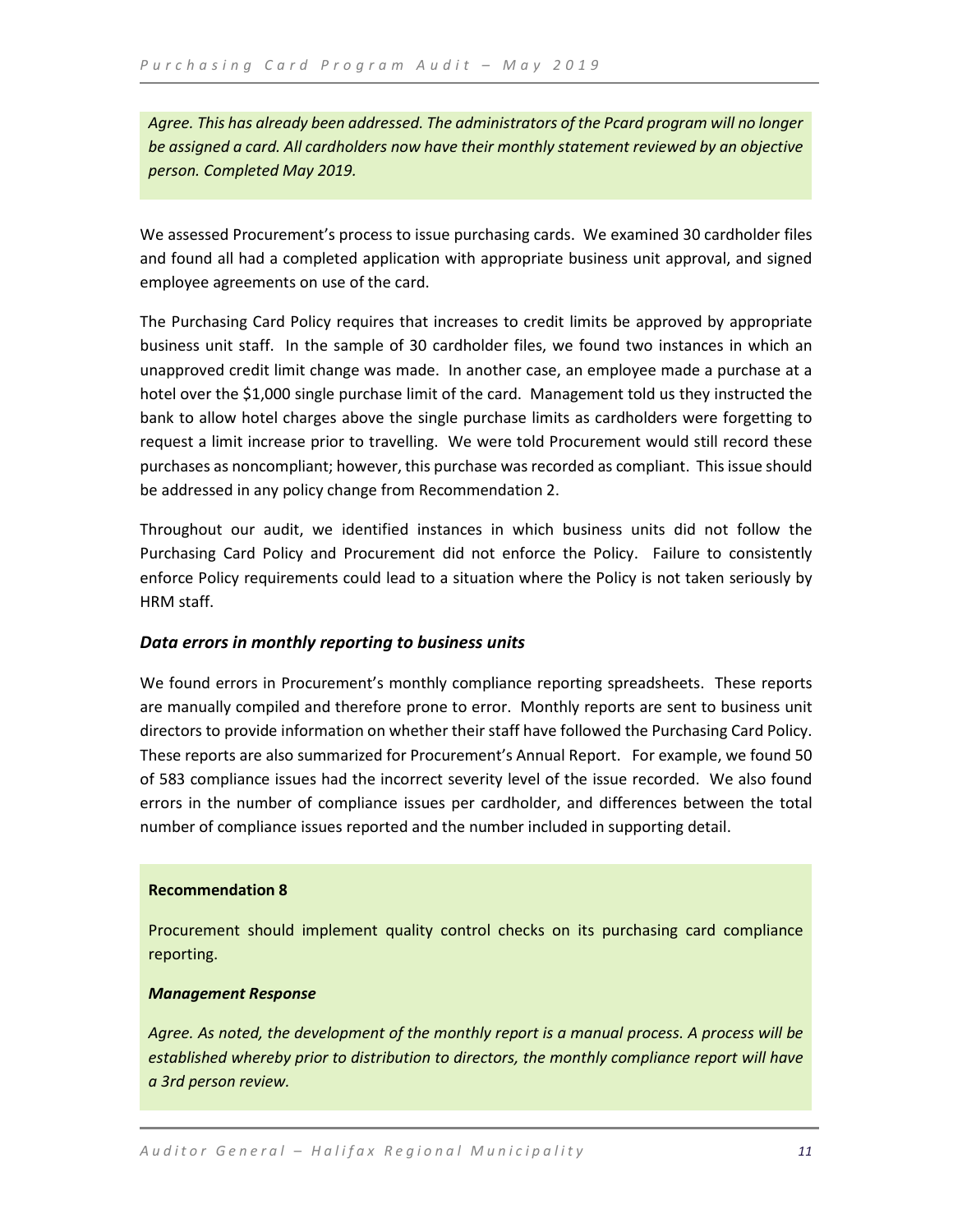# <span id="page-12-0"></span>**Background**

The purpose of HRM's purchasing card program is to be an efficient, cost-effective method of purchasing and paying for small-dollar transactions (under \$1,000). As of September 2018, there were 585 active cardholders, across HRM business units, including Halifax Public Libraries. In 2017-18, HRM staff spent over \$5 million using purchasing cards (more than 28,000 transactions). The following table provides the breakdown by business unit.

| <b>Business Unit</b>                                  | <b>Fiscal 2017/18</b> | # Active Cards |
|-------------------------------------------------------|-----------------------|----------------|
| Parks & Recreation                                    | \$1,082,620           | 171            |
| Corporate & Customer Services                         | \$946,540             | 58             |
| Halifax Regional Fire and Emergency                   | \$635,025             | 74             |
| Finance, Asset Management & ICT                       | \$595,131             | 35             |
| <b>Halifax Public Libraries</b>                       | \$579,390             | 73             |
| <b>Transportation &amp; Public Works</b>              | \$400,182             | 62             |
| Halifax Regional Police                               | \$375,233             | 26             |
| <b>Halifax Transit</b>                                | \$242,479             | 48             |
| Chief Administrative Office (including OAG purchasing |                       |                |
| cards)                                                | \$116,368             | 11             |
| Planning & Development                                | \$109,966             | 12             |
| Legal, Municipal Clerk & External Affairs             | \$66,755              | 9              |
| <b>Human Resources</b>                                | \$58,777              | 6              |

Procurement, a division of the Finance, Asset Management ICT Business Unit, administers the purchasing card program. The program is governed by the *Purchasing Card Policy and Procedures Guide Book*, which outlines guidelines, including restrictions on what can be purchased using a purchasing card. Procurement is responsible to review every purchase monthly for compliance and take appropriate action when noncompliance is discovered, such as notifying business unit directors, and suspending or cancelling cards.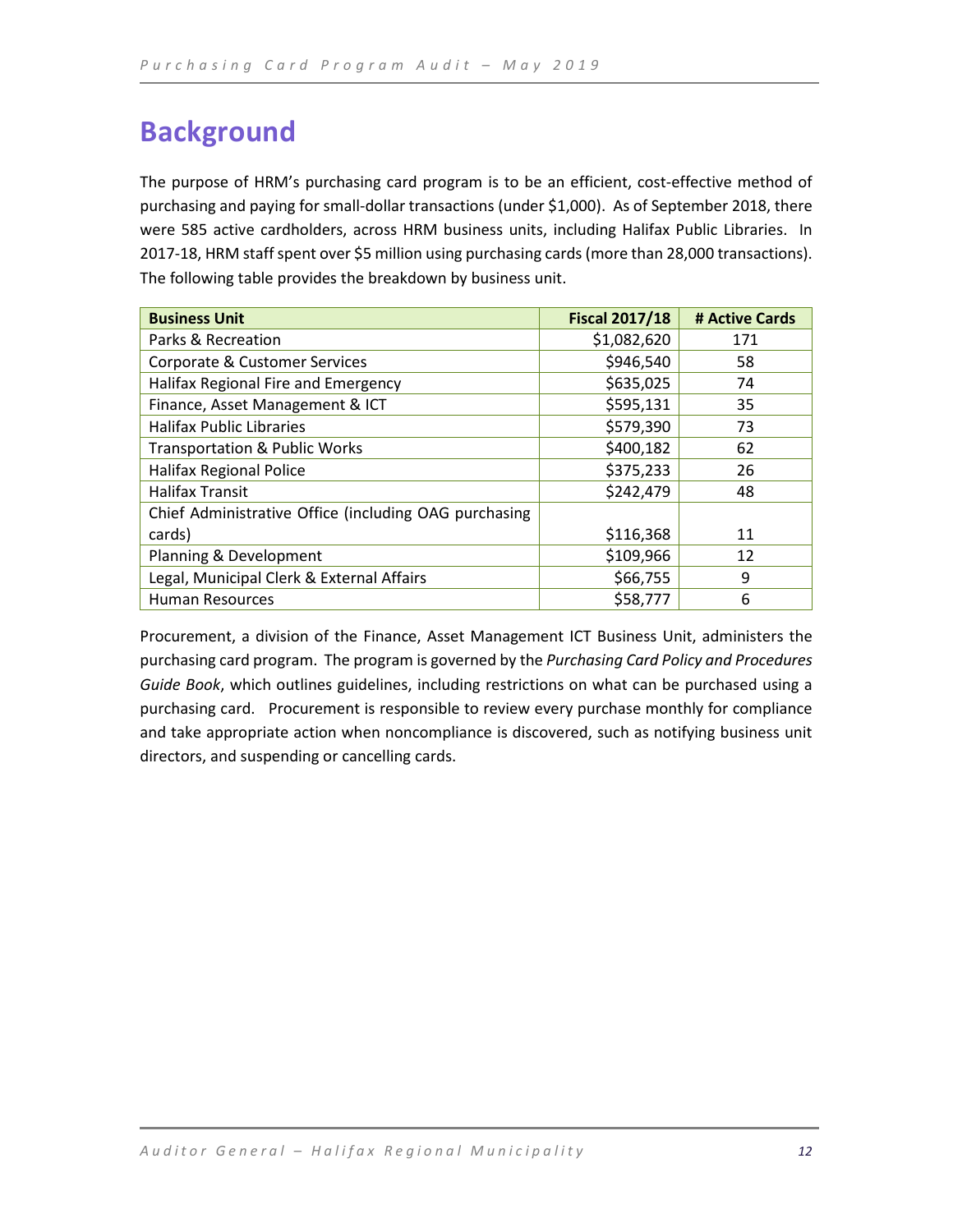# <span id="page-13-0"></span>**About the Audit**

We completed a performance audit of HRM's purchasing card program.

The purpose of the audit was to determine whether HRM effectively manages its purchasing card program. Our role is to express an independent audit opinion of this area.

The objective of the audit was to assess whether HRM has policies and processes to effectively manage purchasing card activities.

We developed the criteria for this audit. These were discussed with, and accepted as appropriate by, management of the purchasing card program.

- 1. HRM should have documented guidance for the use, administration and safeguarding of purchasing cards.
- 2. Purchasing card activities should comply with policy.
- 3. Purchasing card program controls should be designed appropriately and operating effectively.
- 4. HRM should take appropriate corrective action in cases of noncompliance with its Purchasing Card Policy.

Our audit period was April 1, 2017 to September 31, 2018.

Our audit approach included: policy and process documentation review; data analysis; and review of card statements, compliance reports, and other relevant documentation on a sample basis.

This audit was conducted in accordance with the Canadian Standard for Assurance Engagements CSAE 3001 – direct engagements published by the Chartered Professional Accountants of Canada.

We apply the Canadian Standard on Quality Control 1, and our staff comply with the independence and ethical requirements of the Chartered Professional Accountants of Nova Scotia Code of Conduct.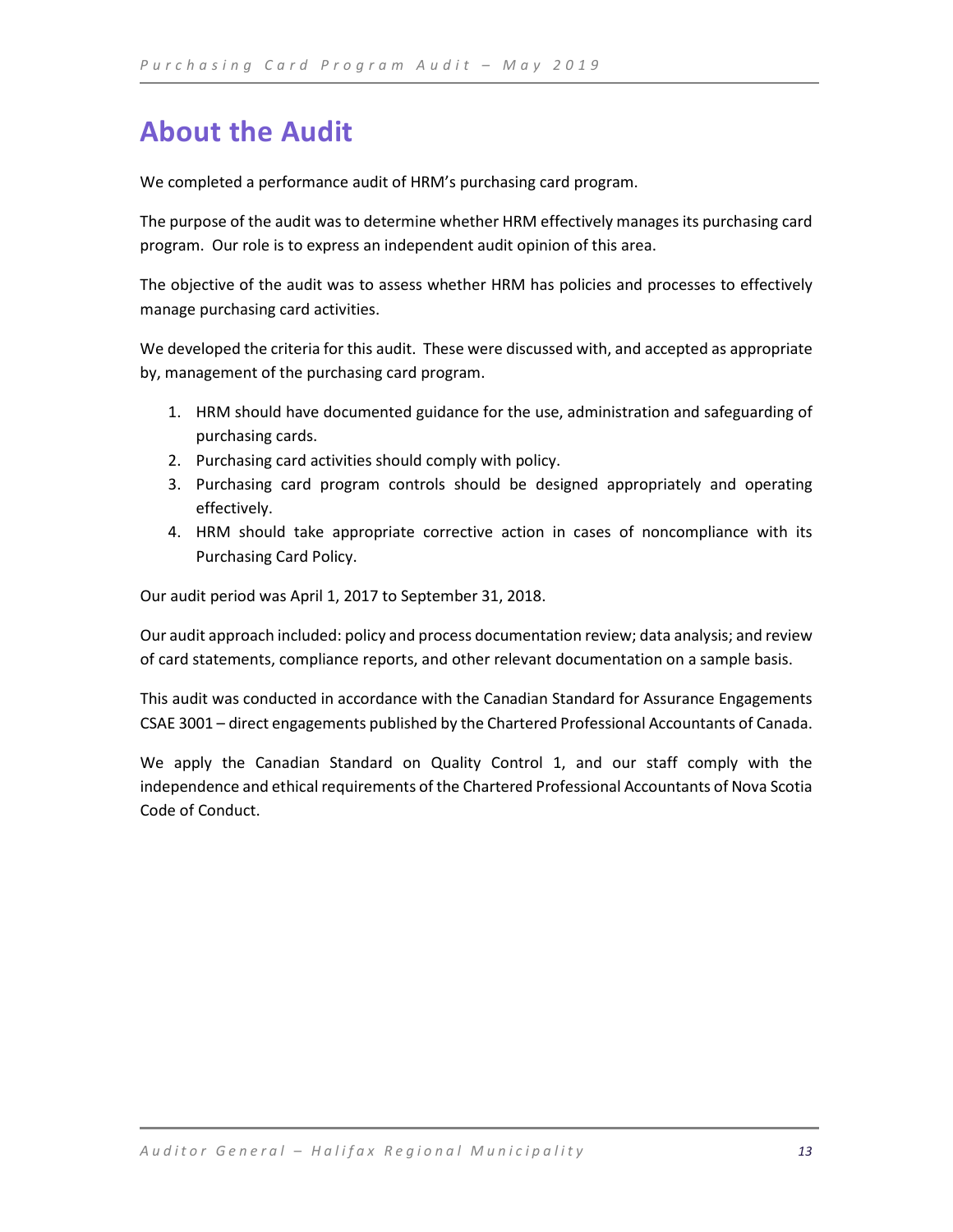# <span id="page-14-0"></span>**Appendix 1 – Recommendations and Management Responses**

#### **Recommendation 1**

Management in all business units should review and follow Purchasing Card Policy requirements for approval of monthly card statements.

#### *Management Response*

*Agree. Directors and Managers will be educated on their accountability to personally review and approve monthly statements for their staff, as per policy, May 2019.*

#### **Recommendation 2**

Procurement should update the *Purchasing Card Policy* if required and enforce the Policy.

#### *Management Response*

*Agree. Procurement has already begun a jurisdictional review of other policies and will be consulting with business units over the summer with the objective of having a revised approved Purchasing Card Policy in the Fall of 2019.*

#### **Recommendation 3**

Procurement should update the supporting procedures for the *Purchasing Card Policy*, including checklists used by Procurement staff, to match policy requirements.

#### *Management Response*

*Agree. Procurement will create a compliance process and matrix that is based upon the new policy referenced above and will provide training to staff on the use of the matrix in the Fall of 2019.*

#### **Recommendation 4**

Procurement should improve its tracking and reporting on individual employee compliance with the *Purchasing Card Policy* over time to better identify cardholders who repeatedly have issues following the Policy.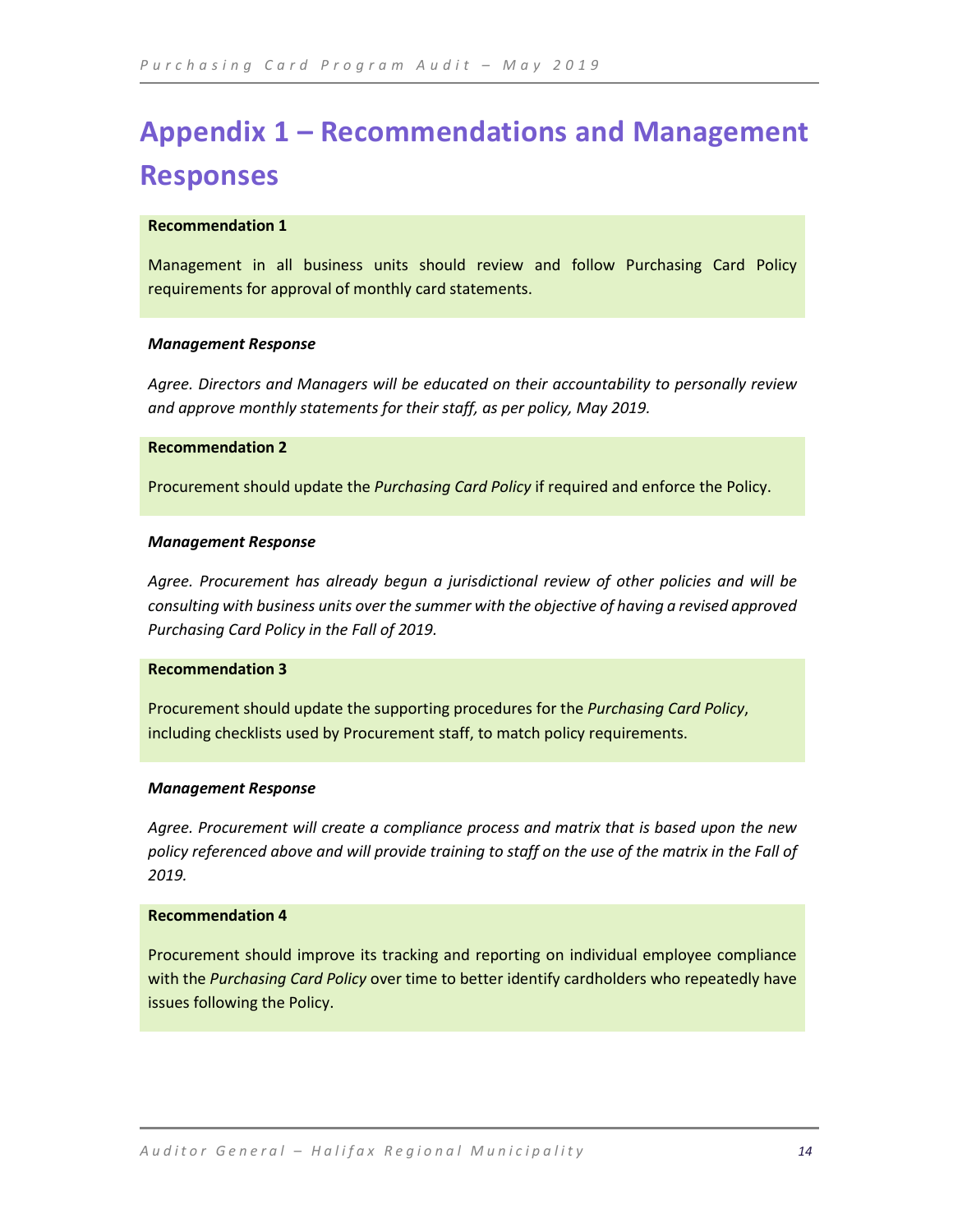#### *Management Response*

*Agree and in progress. Procurement has revised the report to directors to be an ongoing rolling monthly report, so Directors will see all non-compliant issues with any of their cardholders at one time. Started May 2019.*

#### **Recommendation 5**

Procurement should take appropriate action when the *Purchasing Card Policy* is not followed, including notifying managers and business unit directors, and suspending or cancelling cards, depending on the severity of the incident.

#### *Management Response*

*Agree. Procurement will revise its current matrix (as noted above) and enhance the information being reported to include frequency, severity and content of non-compliant use of cards. This will form part of the policy revision.*

#### **Recommendation 6**

Business unit management should notify Procurement when employees leave HRM to limit procurement card access to current and active employees.

#### *Management Response*

*Agree. As part of the Onboarding, Offboarding and Transfer process Managers will be required to notify Procurement of any staff with P cards who are leaving the organization or transferring out of their section, so the card can be cancelled. In addition, Procurement will be asking the Coordinators and Directors to review the employees listed on the monthly P card file to ensure all employees are current. Procurement will also utilize the daily report from ICT that contains employee changes, to identify staff with Pcards who have left HRM.*

#### **Recommendation 7**

Procurement should prevent staff from performing their own compliance testing and from being able to change the limit on their own purchasing card.

#### *Management Response*

*Agree. This has already been addressed. The administrators of the Pcard program will no longer be assigned a card. All cardholders now have their monthly statement reviewed by an objective person. Completed May 2019.*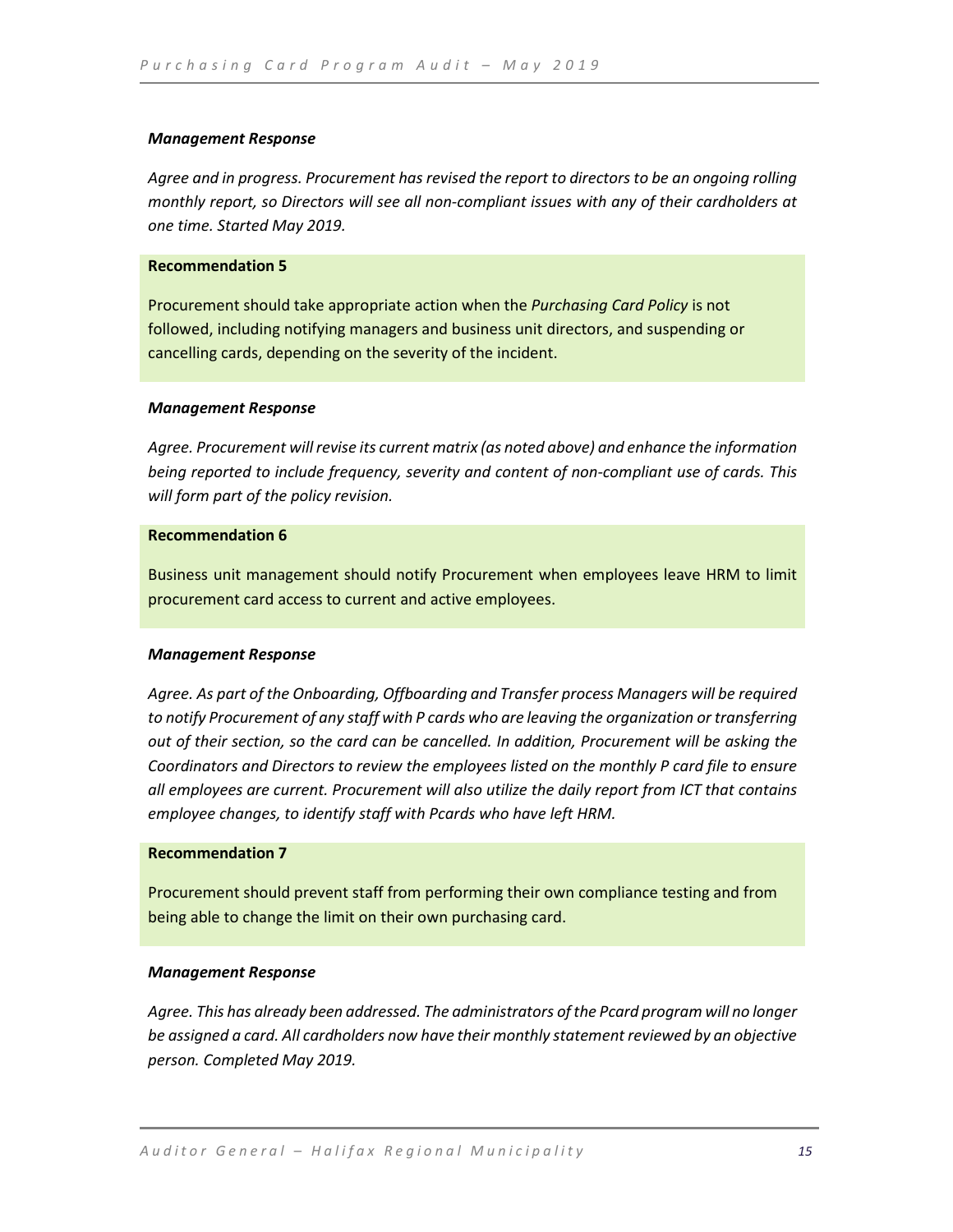#### **Recommendation 8**

Procurement should implement quality control checks on its purchasing card compliance reporting.

#### *Management Response*

*Agree. As noted, the development of the monthly report is a manual process. A process will be established whereby prior to distribution to directors, the monthly compliance report will have a 3rd person review.*